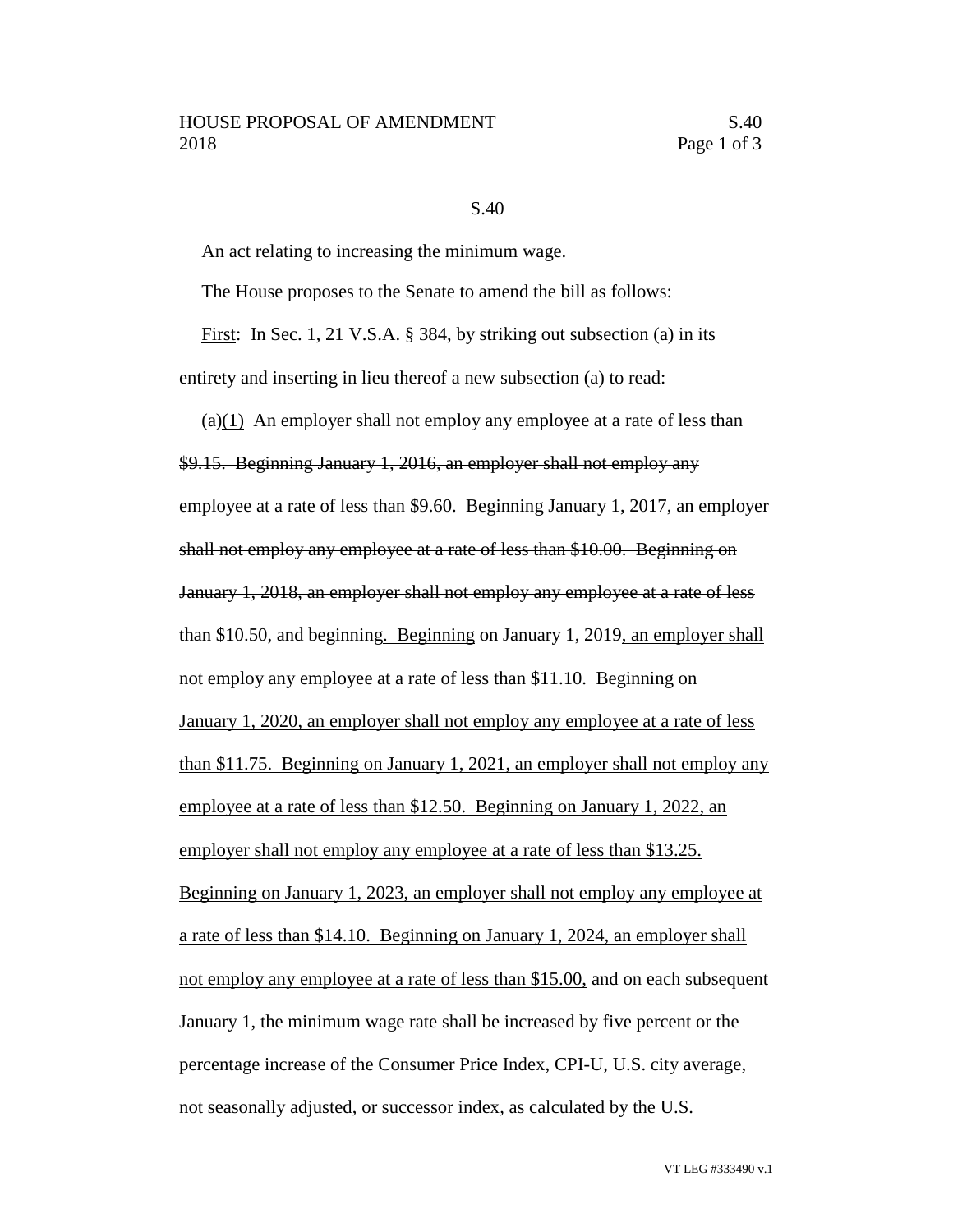Department of Labor or successor agency for the 12 months preceding the previous September 1, whichever is smaller, but in no event shall the minimum wage be decreased. The minimum wage shall be rounded off to the nearest \$0.01.

(2) An employer shall not employ a secondary school student at a rate of less than the minimum wage established pursuant to subdivision (1) of this subsection minus \$3.00.

(3) An employer in the hotel, motel, tourist place, and restaurant industry shall not employ a service or tipped employee at a basic wage rate less than one-half the minimum wage. As used in this subsection, "a service or tipped employee" means an employee of a hotel, motel, tourist place, or restaurant who customarily and regularly receives more than \$120.00 per month in tips for direct and personal customer service.

(4) If the minimum wage rate established by the U.S. government is greater than the rate established for Vermont for any year, the minimum wage rate for that year shall be the rate established by the U.S. government.

Second: In Sec. 4, 21 V.S.A. § 383, after the ellipsis and before subdivision  $(3)$  by inserting subdivisions  $(G)$ ,  $(H)$ , and  $(I)$  to read:

- (G) taxi-cab drivers; and
- (H) outside salespersons; and.
- (I) students working during all or any part of the school year or

## regular vacation periods. [Repealed.]